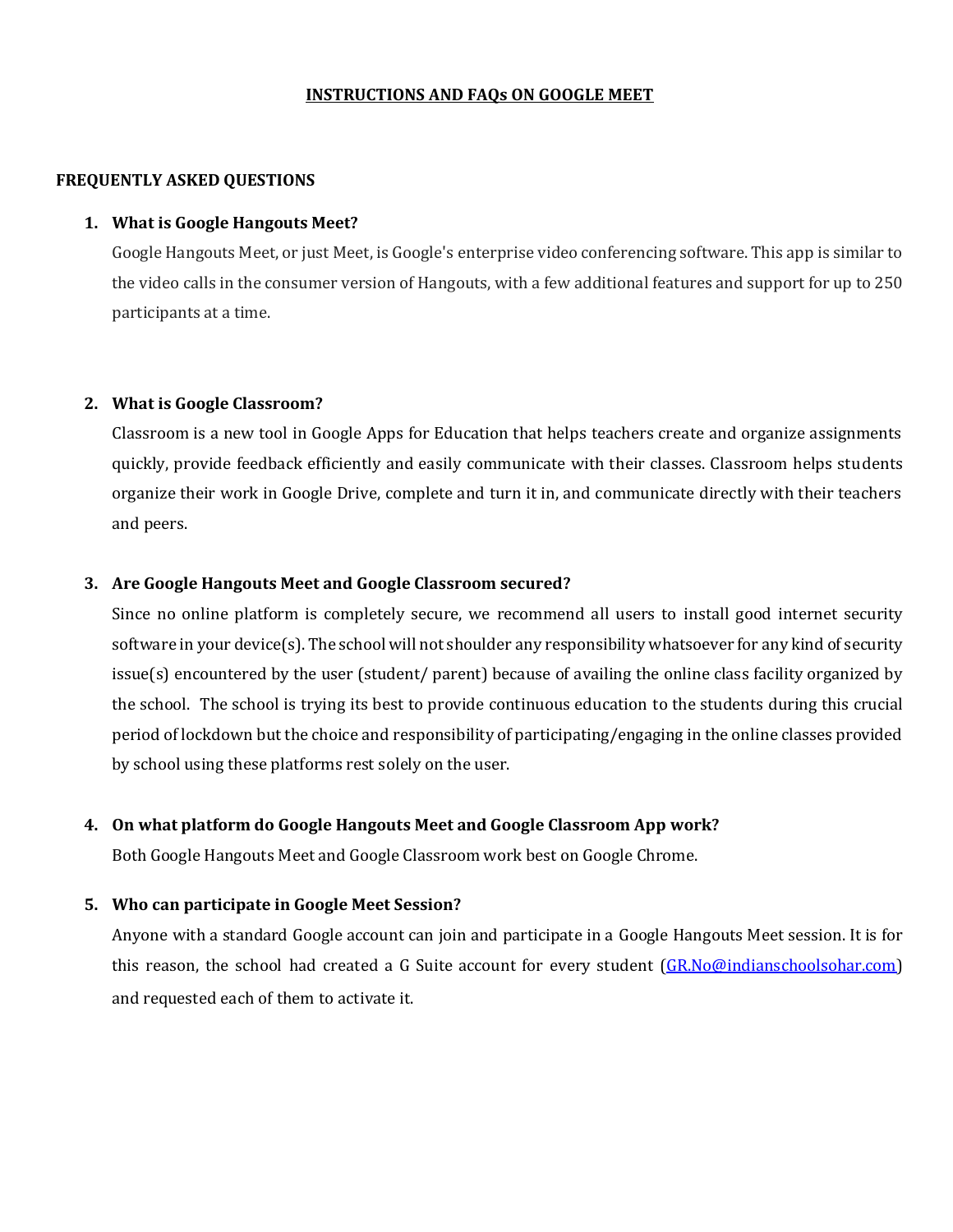# **6. How do I join a Google Meet Session/ attend a session after I activate my account?**

You may follow the below mentioned steps

- i) Open your Gmail inbox
- ii) Click on the mail sent by class teacher/ subject teacher
- iii) You will get an invite detailing the date, class, time and subject of the scheduled meeting
- iv) Click on the link displayed under Join Hangouts Meet (highlighted)

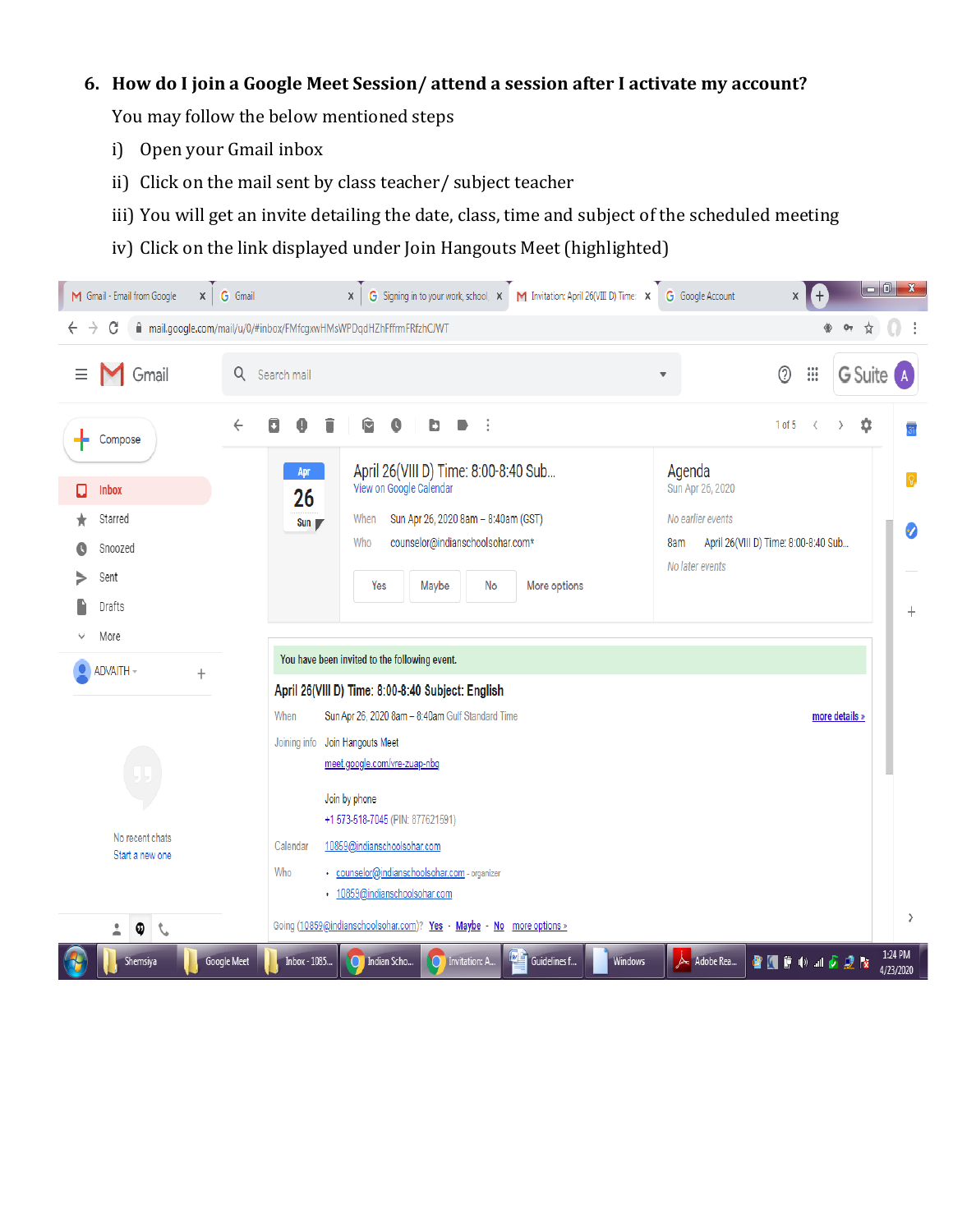| You have been invited to the following event.                                             |                                                                                                       |
|-------------------------------------------------------------------------------------------|-------------------------------------------------------------------------------------------------------|
| When                                                                                      | April 26(VIII D) Time: 8:00-8:40 Subject: English<br>Sun Apr 26, 2020 8am - 8:40am Gulf Standard Time |
| Joining info                                                                              | Join Hangouts Meet<br>meet.google.com/vre-zuap-nbq                                                    |
|                                                                                           | Join by phone                                                                                         |
|                                                                                           | +1 573-518-7045 (PIN: 877621591)                                                                      |
| Calendar                                                                                  | 10859@indianschoolsohar.com                                                                           |
| <b>Who</b>                                                                                | counselor@indianschoolsohar.com - organizer<br>$\bullet$<br>10859@indianschoolsohar.com<br>$\bullet$  |
| more details »<br>Going (10859@indianschoolsohar.com)? Yes - Maybe - No<br>more options » |                                                                                                       |
|                                                                                           |                                                                                                       |

v) On clicking the link, you will be directed to the following Google Meet screen